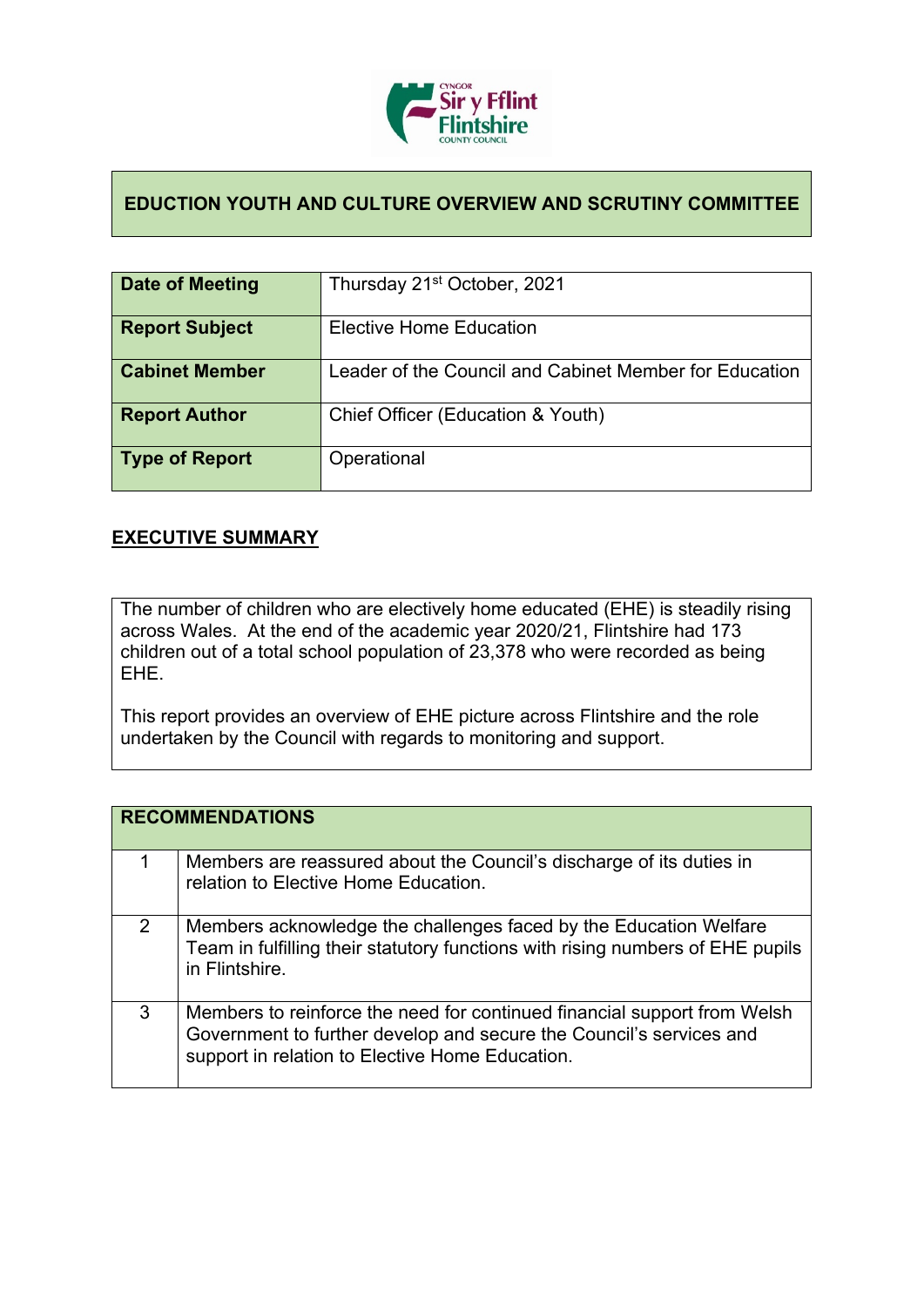## **REPORT DETAILS**

| 1.00 | <b>EXPLAINING ELECTIVE HOME EDUCATION</b>                                                                                                                                                                                                                                                                                                                                                                                                                                                                                                                                                                                                                                                                                                                           |
|------|---------------------------------------------------------------------------------------------------------------------------------------------------------------------------------------------------------------------------------------------------------------------------------------------------------------------------------------------------------------------------------------------------------------------------------------------------------------------------------------------------------------------------------------------------------------------------------------------------------------------------------------------------------------------------------------------------------------------------------------------------------------------|
| 1.01 | Whilst education for children aged $5 - 16$ years is compulsory in Wales,<br>access to that education at a school is not. Parents of compulsory age<br>children have a duty under Section 7 of the Education Act (1996) to ensure<br>that their child/ren receive an 'efficient full-time education suitable to their<br>age, ability, aptitude and special needs, either by regular attendance at<br>school or otherwise'.                                                                                                                                                                                                                                                                                                                                         |
|      | The majority of children in Wales receive their education at school, but a<br>small number of parents exercise their right to educate their children<br>themselves which is referred to as Elective Home Education (EHE).                                                                                                                                                                                                                                                                                                                                                                                                                                                                                                                                           |
| 1.02 | There has been a steady rise nationally in the number of children whose<br>parents have chosen to electively home educate across Wales over the<br>last few years. National data included in Appendix 1, shows that the<br>numbers in Flintshire have increased from 95 in 2018 to 157 in January<br>2021, in line with the Welsh median (Figure 1). This figure rose to 173 by<br>the end of the last academic year and currently sits at 155 with the<br>reduction due to a large number of the cohort having been Year 11 and a<br>further 7 pupils returning to school. Figure 3 shows the rate of EHE per<br>1000 children; in Flintshire, the rate has risen from 4.6 in 2018 to 7.5 in<br>2021, which sits below the Welsh average of 9.5 children per 1000. |
| 1.03 | Parents may decide to home-educate their child from a very early age and<br>so the child may not previously have been enrolled at school. They may<br>also elect to home-educate at any other point up to the end of compulsory<br>school age. The majority of children who became EHE in 2021 had been<br>attending a Flintshire maintained school (92%) with the remaining 8%<br>having previously been educated outside of the authority (Figure 6).<br>Similar to the picture across Wales, the highest percentage of children<br>becoming EHE takes place in September (Figure 8) and that Year 7<br>seems to be a pivotal point at which this decision is taken.                                                                                              |
| 1.04 | Parents are not required to register or seek approval from the LA to home-<br>educate their children. Where a reason was provided for choosing EHE,<br>the vast majority (50%) referenced parental choice/lifestyle. Covid-19 has<br>been provided as a reason for 19% of EHE pupils which was either related<br>to a level of anxiety in attending school because of the virus or the fact that<br>the child had made good progress and was benefiting from being educated<br>at home. A further 11% referenced pupil anxiety as the reason. Other<br>reasons included travelling (Gypsy/Traveller community), medical needs,<br>bullying, disputes with schools and special educational needs.                                                                    |
| 1.05 | Councils are not responsible for the provision of EHE or under any<br>statutory obligation to support it financially. However, under section 436A<br>of the Education Act 1996, Councils do have a duty to make arrangements<br>to identify children not receiving a suitable education. The duty applies in<br>relation to children of compulsory school age who are not on a school roll<br>and who are not receiving a suitable education otherwise than being in<br>school (e.g. at home, privately or in alternative provision). A school<br>attendance order (SAO) applies in cases when a parent of a child of                                                                                                                                               |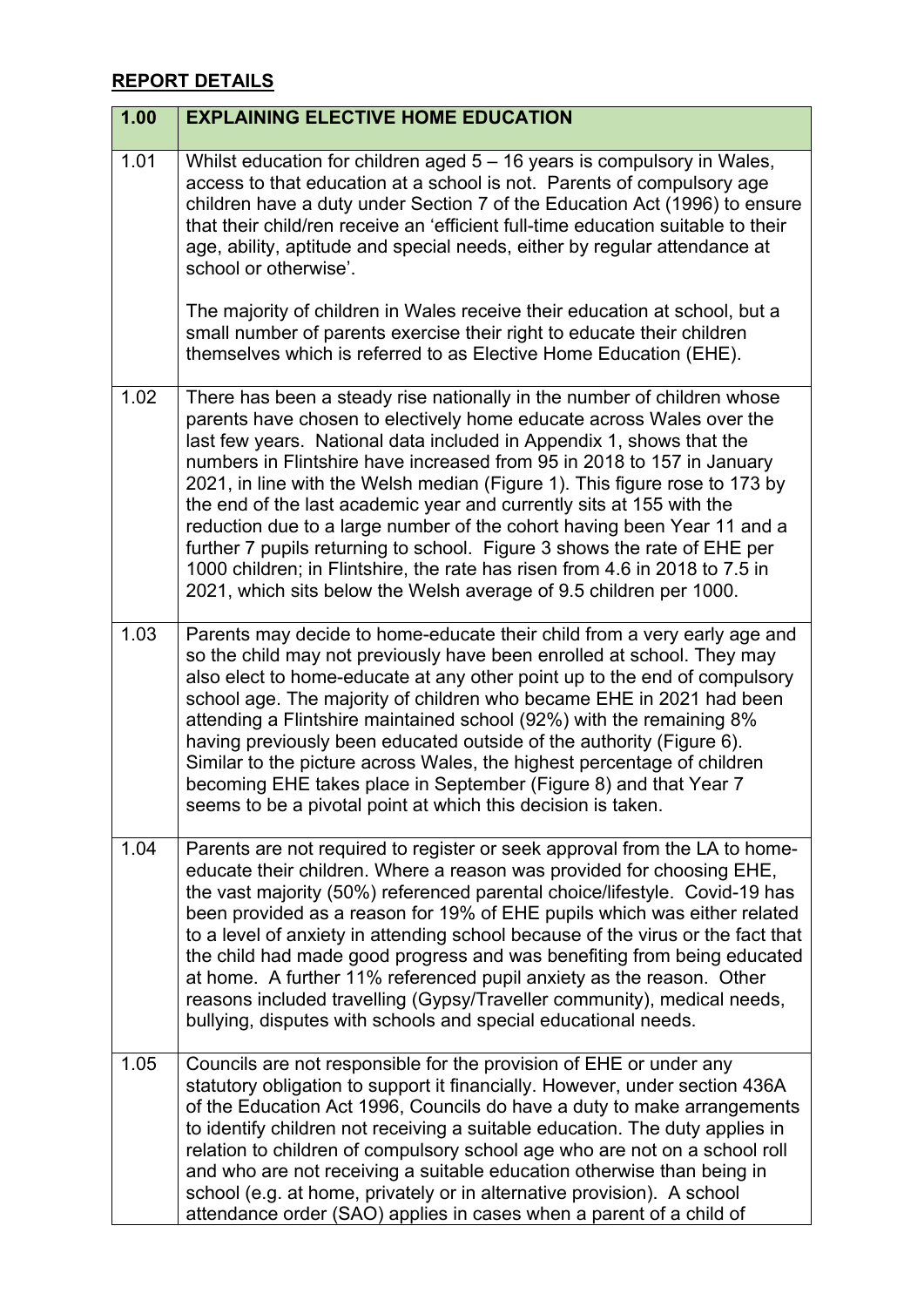|      | compulsory school age fails to prove that the child is receiving suitable<br>education and where the Council believes the child should attend school.<br>The Council therefore has a monitoring role in respect of EHE to ensure<br>that the child is receiving a suitable education. In the absence of the<br>requirement to inform the Council that a child is being home educated,<br>monitoring can only take place with those families from whom we have<br>received notification.                                                                                                                                                                                                                                                                                                                                                                                                                                                                                                                                                                                                              |
|------|------------------------------------------------------------------------------------------------------------------------------------------------------------------------------------------------------------------------------------------------------------------------------------------------------------------------------------------------------------------------------------------------------------------------------------------------------------------------------------------------------------------------------------------------------------------------------------------------------------------------------------------------------------------------------------------------------------------------------------------------------------------------------------------------------------------------------------------------------------------------------------------------------------------------------------------------------------------------------------------------------------------------------------------------------------------------------------------------------|
| 1.06 | The monitoring role placed on the Council is carried out by the Education<br>Welfare Service in Flintshire. Annual visits are undertaken by the team to<br>review the education provision being made although parents are not<br>required to follow the national curriculum. This team are also experienced<br>in matters of welfare and safeguarding which supports the potential<br>identification of these issues during their visits Parents currently have the<br>right to refuse access to the home or for the child to be seen under the<br>1996 Education Act; It is important to note that a report commissioned by<br>the National Independent Safeguarding Board in 2017 indicated that EHE<br>children were not necessarily more likely to suffer abuse or neglect as<br>compared to the general population but that EHE did potentially make<br>those who were more subject to this, more difficult to identify or protect.                                                                                                                                                             |
| 1.07 | Until 2020, councils did not receive any additional funding to support EHE<br>in Wales but this has changed in response to the increasing numbers.<br>Flintshire received approximately £14k in 2020/21 to provide support to<br>parents to educate their children and this has increased to approx. £27k<br>for this financial year. A further £50k has been received for 2021/22 to<br>support the Council to discharge its existing duties and this has been used<br>to fund a dedicated officer to perform this function. This has facilitated a<br>review of current procedures and the opportunity to increase the contact<br>and engagement with our EHE community. A questionnaire was circulated<br>to families on the 1 <sup>st</sup> October 2021 and the information received will be<br>used to inform and guide our future actions. A further aim is to enhance<br>our access to, and understanding of, the learner voice with regards to their<br>provision. As yet, there is no indication whether this level of funding will be<br>sustained in future years to continue this work. |
| 1.08 | WG policy on EHE has been under review for a number of years now.<br>Flintshire has representation on the All Wales EHE forum and is actively<br>contributing to the discussion and future development in this area.                                                                                                                                                                                                                                                                                                                                                                                                                                                                                                                                                                                                                                                                                                                                                                                                                                                                                 |

| 2.00 | <b>RESOURCE IMPLICATIONS</b>                                                                                                                                                                                                                                                                                                                                                                                                                                                                 |
|------|----------------------------------------------------------------------------------------------------------------------------------------------------------------------------------------------------------------------------------------------------------------------------------------------------------------------------------------------------------------------------------------------------------------------------------------------------------------------------------------------|
| 2.01 | Previously there had been no WG funding attached to EHE to support the<br>Council to discharge its duties or support families to educate their children.<br>The receipt of £76,386 for this financial year has been welcomed<br>particularly in light of the increasing numbers of EHE children. It will be<br>difficult to maintain our level of engagement with families through the<br>positive development of a dedicated officer if this funding is not<br>forthcoming in future years. |